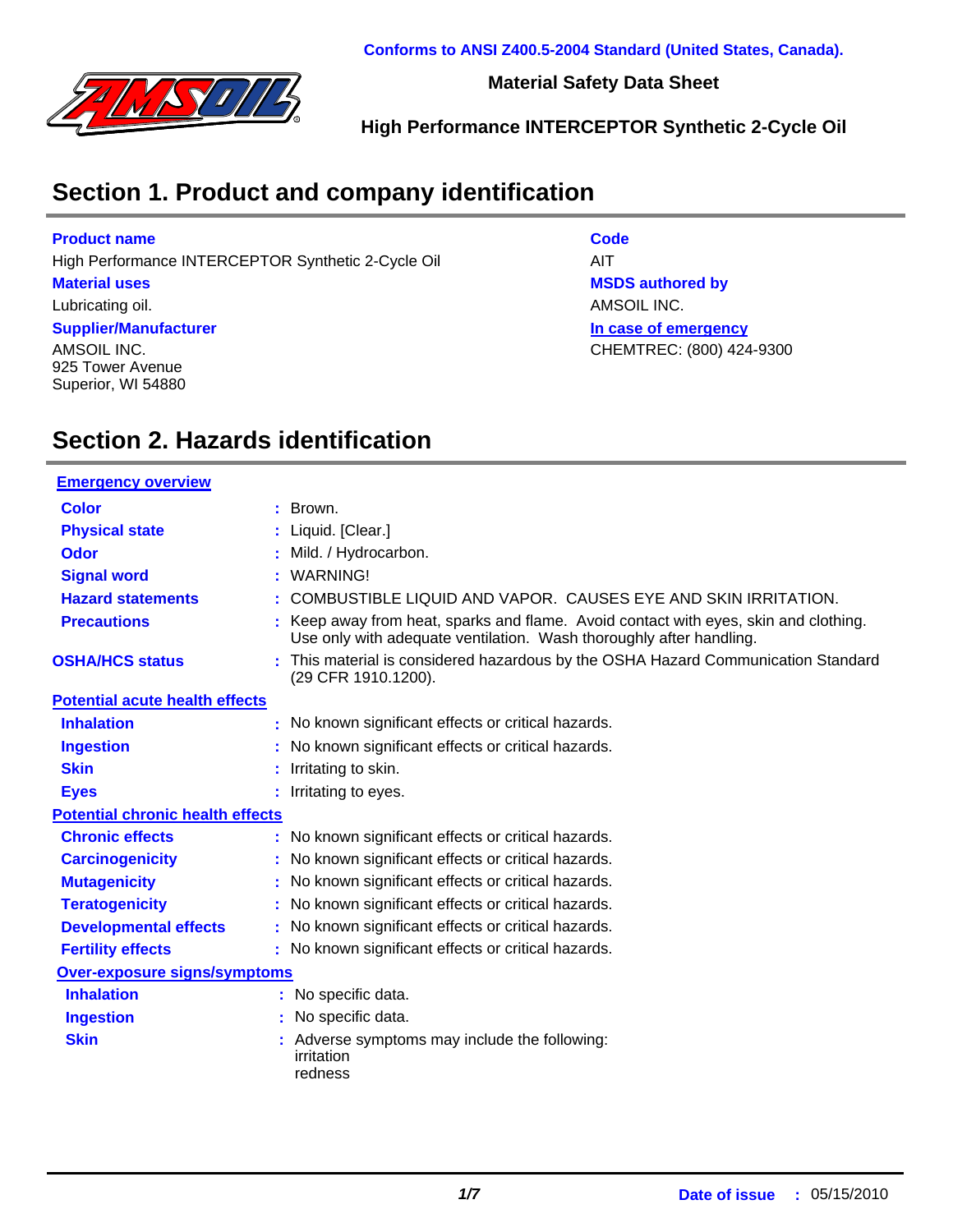÷

| <b>Eyes</b>                                                  | : Adverse symptoms may include the following:<br>pain or irritation<br>watering<br>redness |
|--------------------------------------------------------------|--------------------------------------------------------------------------------------------|
| <b>Medical conditions</b><br>aggravated by over-<br>exposure | : None known.                                                                              |
| See toxicological information (section 11)                   |                                                                                            |

### **Section 3. Composition/information on ingredients**

| <b>United States</b>   |                         |           |
|------------------------|-------------------------|-----------|
| <b>Name</b>            | <b>CAS number</b>       | %         |
| <b>Solvent Mixture</b> | 64742-47-8 / 64742-88-7 | $10 - 30$ |
| <b>Canada</b>          |                         |           |
| <b>Name</b>            | <b>CAS number</b>       | %         |
| <b>Solvent Mixture</b> | 64742-47-8 / 64742-88-7 | $10 - 30$ |

**There are no additional ingredients present which, within the current knowledge of the supplier and in the concentrations applicable, are classified as hazardous to health or the environment and hence require reporting in this section.**

### **Section 4. First aid measures**

| Eye contact               | : Immediately flush eyes with plenty of water for at least 20 minutes, occasionally lifting                                                                                                              |
|---------------------------|----------------------------------------------------------------------------------------------------------------------------------------------------------------------------------------------------------|
|                           | the upper and lower eyelids. Get medical attention if symptoms occur.                                                                                                                                    |
| <b>Skin contact</b>       | : After contact with skin, wash immediately with plenty of soap and water. Get medical<br>attention if symptoms occur.                                                                                   |
| <b>Inhalation</b>         | : Move exposed person to fresh air. Get medical attention if symptoms occur.                                                                                                                             |
| <b>Ingestion</b>          | : Wash out mouth with water. Do not induce vomiting unless directed to do so by medical<br>personnel. Never give anything by mouth to an unconscious person. Get medical<br>attention if symptoms occur. |
| <b>Notes to physician</b> | : No specific treatment. Treat symptomatically. Contact poison treatment specialist<br>immediately if large quantities have been ingested or inhaled.                                                    |

### **Section 5. Fire-fighting measures**

| <b>Flammability of the product</b><br><b>Extinguishing media</b> | : Combustible liquid.                                                                                                                                                    |
|------------------------------------------------------------------|--------------------------------------------------------------------------------------------------------------------------------------------------------------------------|
| <b>Suitable</b>                                                  | : Use dry chemical, $CO2$ , water spray (fog) or foam.                                                                                                                   |
| <b>Not suitable</b>                                              | : Do not use water jet.                                                                                                                                                  |
| <b>Special exposure hazards</b>                                  | : Move containers from fire area if this can be done without risk. Use water spray to keep<br>fire-exposed containers cool.                                              |
| <b>Hazardous decomposition</b><br>products                       | : Decomposition products may include the following materials:<br>carbon dioxide<br>carbon monoxide                                                                       |
| <b>Special protective</b><br>equipment for fire-fighters         | : Fire-fighters should wear appropriate protective equipment and self-contained breathing<br>apparatus (SCBA) with a full face-piece operated in positive pressure mode. |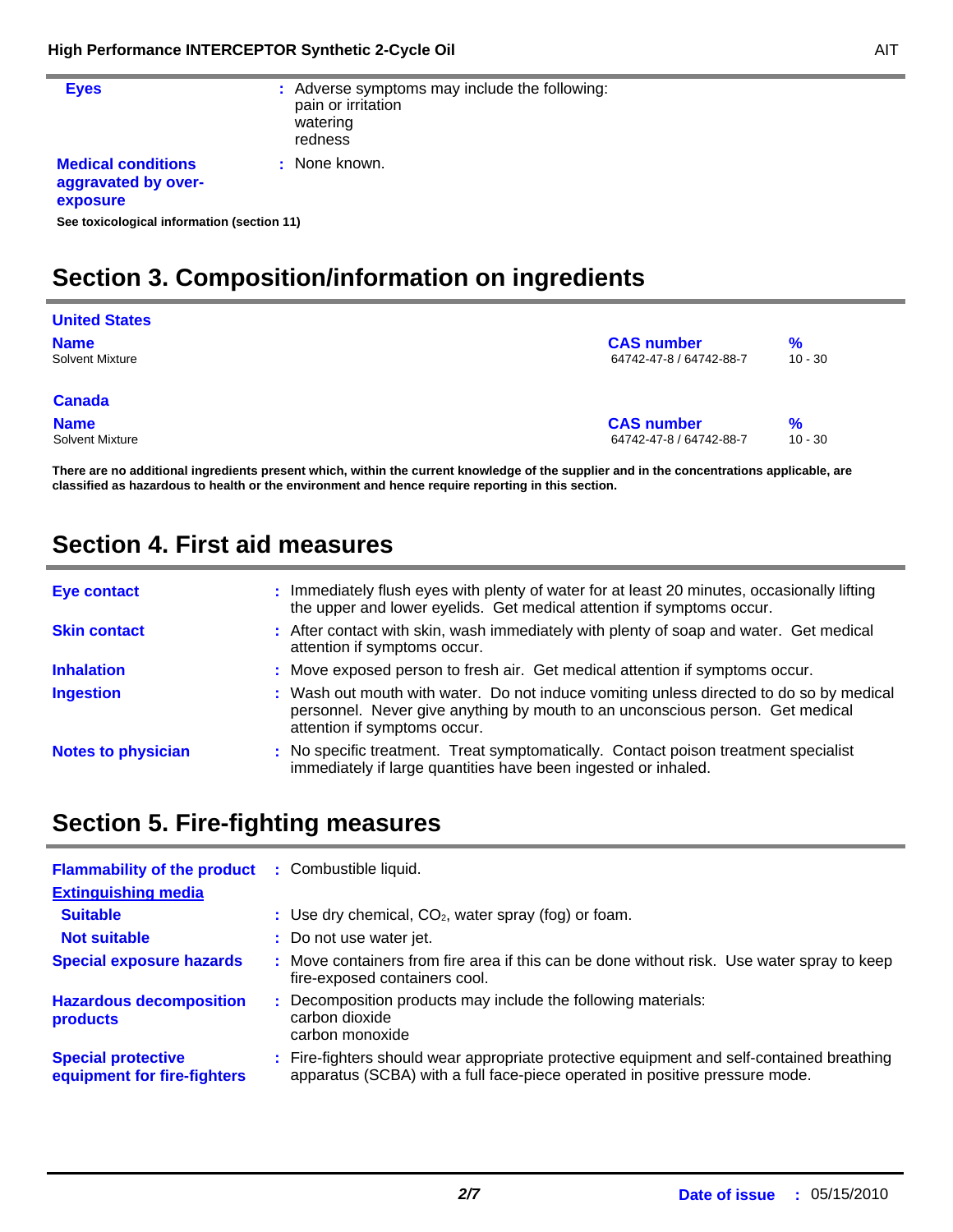### **Section 6. Accidental release measures**

| <b>Personal precautions</b>      | : Shut off all ignition sources. No flares, smoking or flames in hazard area. Put on<br>appropriate personal protective equipment (see section 8).                                                                                                                                                                                                                                                                                                                                                                                                                                                                                                                      |  |  |  |  |  |  |
|----------------------------------|-------------------------------------------------------------------------------------------------------------------------------------------------------------------------------------------------------------------------------------------------------------------------------------------------------------------------------------------------------------------------------------------------------------------------------------------------------------------------------------------------------------------------------------------------------------------------------------------------------------------------------------------------------------------------|--|--|--|--|--|--|
| <b>Environmental precautions</b> | : Avoid dispersal of spilled material and runoff and contact with soil, waterways, drains<br>and sewers. Inform the relevant authorities if the product has caused environmental<br>pollution (sewers, waterways, soil or air).                                                                                                                                                                                                                                                                                                                                                                                                                                         |  |  |  |  |  |  |
| <b>Methods for cleaning up</b>   |                                                                                                                                                                                                                                                                                                                                                                                                                                                                                                                                                                                                                                                                         |  |  |  |  |  |  |
| <b>Small spill</b>               | : Absorb with an inert dry material and place in an appropriate waste disposal container.<br>Use spark-proof tools and explosion-proof equipment. Dispose of via a licensed waste<br>disposal contractor.                                                                                                                                                                                                                                                                                                                                                                                                                                                               |  |  |  |  |  |  |
| <b>Large spill</b>               | : Prevent entry into sewers, water courses, basements or confined areas. Wash spillages<br>into an effluent treatment plant or proceed as follows. Contain and collect spillage with<br>non-combustible, absorbent material e.g. sand, earth, vermiculite or diatomaceous earth<br>and place in container for disposal according to local regulations (see section 13). Use<br>spark-proof tools and explosion-proof equipment. Dispose of via a licensed waste<br>disposal contractor. Contaminated absorbent material may pose the same hazard as<br>the spilled product. Note: see section 1 for emergency contact information and section<br>13 for waste disposal. |  |  |  |  |  |  |

### **Section 7. Handling and storage**

#### **Handling**

Put on appropriate personal protective equipment (see section 8). Avoid contact with **:** used product. Eating, drinking and smoking should be prohibited in areas where this material is handled, stored and processed. Workers should wash hands and face before eating, drinking and smoking. Avoid contact with eyes, skin and clothing. Use only with adequate ventilation. Wear appropriate respirator when ventilation is inadequate. Do not enter storage areas and confined spaces unless adequately ventilated. Use explosion-proof electrical (ventilating, lighting and material handling) equipment. Use non-sparking tools. Take precautionary measures against electrostatic discharges. To avoid fire or explosion, dissipate static electricity during transfer by grounding and bonding containers and equipment before transferring material. Empty containers retain product residue and can be hazardous. Keep away from heat, sparks and flame. Do not reuse container.

Store in accordance with local regulations. Store in a segregated and approved area. **:** Store in original container protected from direct sunlight in a dry, cool and well-ventilated area, away from incompatible materials (see section 10) and food and drink. Eliminate all ignition sources. Separate from oxidizing materials. Keep container tightly closed and sealed until ready for use. Containers that have been opened must be carefully resealed and kept upright to prevent leakage. Do not store in unlabeled containers. Use appropriate containment to avoid environmental contamination. **Storage**

### **Section 8. Exposure controls/personal protection**

| <b>United States</b> |                                                                                                   |  |  |  |  |  |  |
|----------------------|---------------------------------------------------------------------------------------------------|--|--|--|--|--|--|
| Ingredient           | <b>Exposure limits</b>                                                                            |  |  |  |  |  |  |
| Solvent Mixture      | ACGIH TLV (United States, 1/2009). Absorbed through skin.<br>TWA: $200 \text{ mg/m}^3$ 8 hour(s). |  |  |  |  |  |  |

**Under conditions which may generate mists, the following additional exposure limits are recommended: ACGIH TLV TWA: 5 mg/m³ ; STEL: 10 mg/m³.**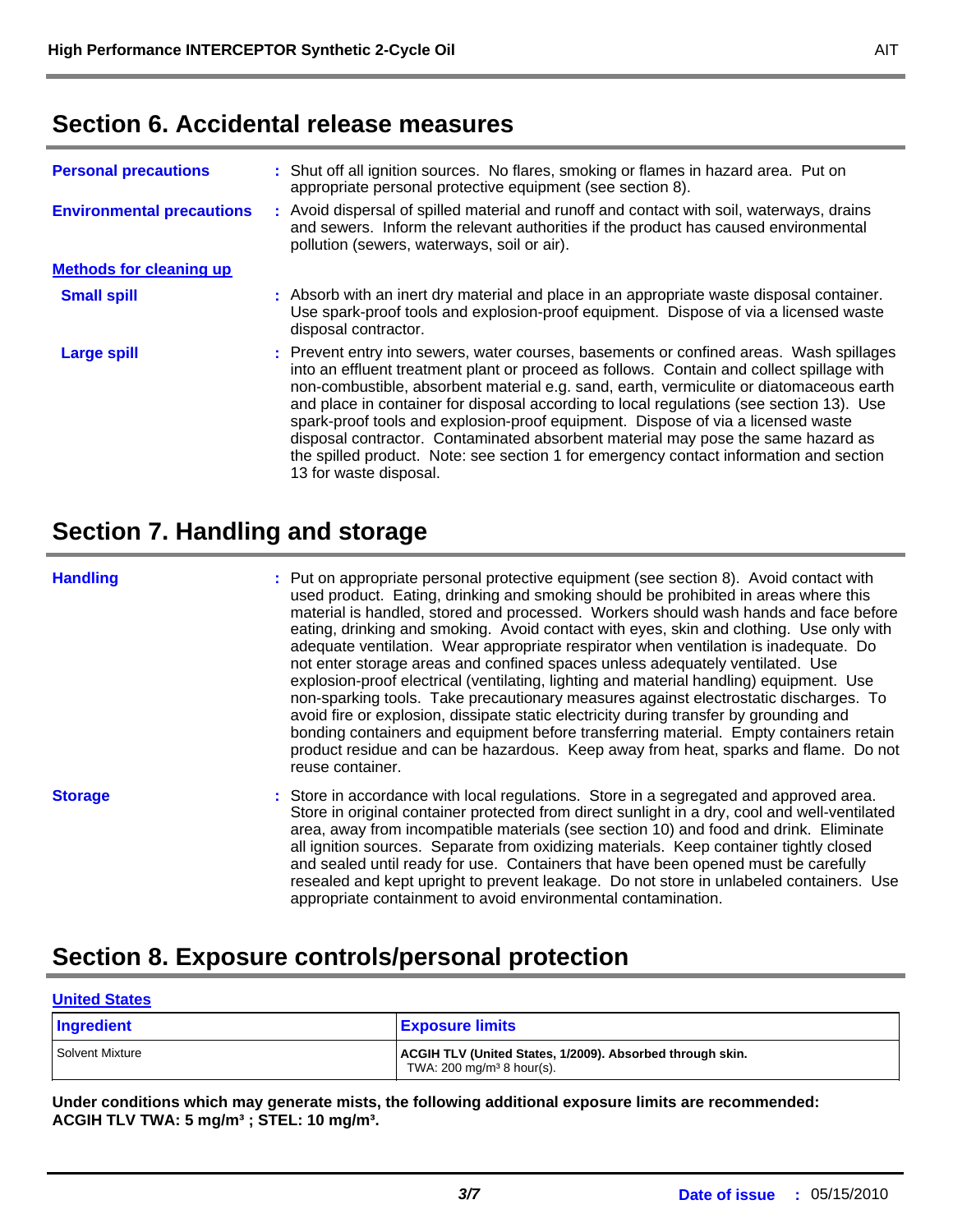| <b>Canada</b>                                                      |                                     |  |               |  |                |                         |  |                |                         |  |                  |
|--------------------------------------------------------------------|-------------------------------------|--|---------------|--|----------------|-------------------------|--|----------------|-------------------------|--|------------------|
| <b>Occupational exposure limits</b>                                |                                     |  | TWA (8 hours) |  | STEL (15 mins) |                         |  | <b>Ceiling</b> |                         |  |                  |
| Ingredient                                                         | <b>List name</b>                    |  |               |  | ppm            | mg/m <sup>3</sup> Other |  | <b>ppm</b>     | mg/m <sup>3</sup> Other |  | <b>Notations</b> |
| Solvent Mixture<br>Solvent Mixture, as total<br>hydrocarbon vapour | <b>US ACGIH 1/2009</b><br>AB 4/2009 |  | 200<br>200    |  |                |                         |  |                | $\sim$                  |  | [1]<br>[1]       |
|                                                                    | BC 9/2009                           |  | 200           |  |                |                         |  |                | $\sim$                  |  | [1]              |

[1]Absorbed through skin.

#### **Under conditions which may generate mists, the following additional exposure limits are recommended: ACGIH TLV TWA: 5 mg/m³ ; STEL: 10 mg/m³.**

**Consult local authorities for acceptable exposure limits.**

| <b>Recommended monitoring</b><br>procedures | : Personal, workplace atmosphere or biological monitoring may be required to determine<br>the effectiveness of the ventilation or other control measures and/or the necessity to use<br>respiratory protective equipment.                                                                                                                  |
|---------------------------------------------|--------------------------------------------------------------------------------------------------------------------------------------------------------------------------------------------------------------------------------------------------------------------------------------------------------------------------------------------|
| <b>Engineering measures</b>                 | : Use only with adequate ventilation. Use process enclosures, local exhaust ventilation or<br>other engineering controls to keep worker exposure to airborne contaminants below any<br>recommended or statutory limits. Use explosion-proof ventilation equipment.                                                                         |
| <b>Hygiene measures</b>                     | : Ensure that eyewash stations and safety showers are close to the workstation location.<br>Wash hands, forearms and face thoroughly after handling chemical products, before<br>eating, smoking and using the lavatory and at the end of the working period.                                                                              |
| <b>Respiratory</b>                          | : Respirator selection must be based on known or anticipated exposure levels, the<br>hazards of the product and the safe working limits of the selected respirator. Not<br>required under normal conditions of use. Recommended: Wear an appropriate NIOSH<br>approved respirator if concentration levels exceed the safe exposure limits. |
| <b>Hands</b>                                | : Use gloves appropriate for work or task being performed. Not required under normal<br>conditions of use. Recommended: Natural rubber (latex).                                                                                                                                                                                            |
| <b>Eyes</b>                                 | : Safety eyewear should be used when there is a likelihood of exposure. Not required<br>under normal conditions of use. Recommended: Safety glasses with side shields.                                                                                                                                                                     |
| <b>Skin</b>                                 | : Personal protective equipment for the body should be selected based on the task being<br>performed and the risks involved and should be approved by a specialist before handling<br>this product. No special protective clothing is required. Recommended: Coveralls.                                                                    |
| <b>Environmental exposure</b><br>controls   | : Emissions from ventilation or work process equipment should be checked to ensure they<br>comply with the requirements of environmental protection legislation.                                                                                                                                                                           |

## **Section 9. Physical and chemical properties**

| <b>Physical state</b>   | : Liquid. [Clear.]                                                                                                            | <b>Odor</b>                                | : Mild. / Hydrocarbon.              |
|-------------------------|-------------------------------------------------------------------------------------------------------------------------------|--------------------------------------------|-------------------------------------|
| <b>Color</b>            | : Brown.                                                                                                                      | pH                                         | : Not available.                    |
| <b>Flash point</b>      | : Open cup: $86^{\circ}$ C (186.8 $^{\circ}$ F) [Cleveland.]                                                                  | <b>Auto-ignition</b><br>temperature        | : Not available.                    |
| <b>Flammable limits</b> | : Not available.                                                                                                              | <b>Melting point/</b><br><b>Pour point</b> | $: 50^{\circ}$ C (-58 $^{\circ}$ F) |
| <b>Boiling point</b>    | : Not available.                                                                                                              | <b>Vapor pressure</b>                      | : Not available.                    |
| <b>Relative density</b> | : 0.8899                                                                                                                      | <b>Vapor density</b>                       | : Not available.                    |
| <b>Volatility</b>       | : Not available.                                                                                                              | <b>Evaporation rate</b>                    | : Not available.                    |
| <b>Viscosity</b>        | : Kinematic: $0.085$ cm <sup>2</sup> /s (8.5 cSt) (100 $^{\circ}$ C)<br>Kinematic: 0.451 cm <sup>2</sup> /s (45.1 cSt) (40°C) | <b>Solubility</b>                          | : Not available.                    |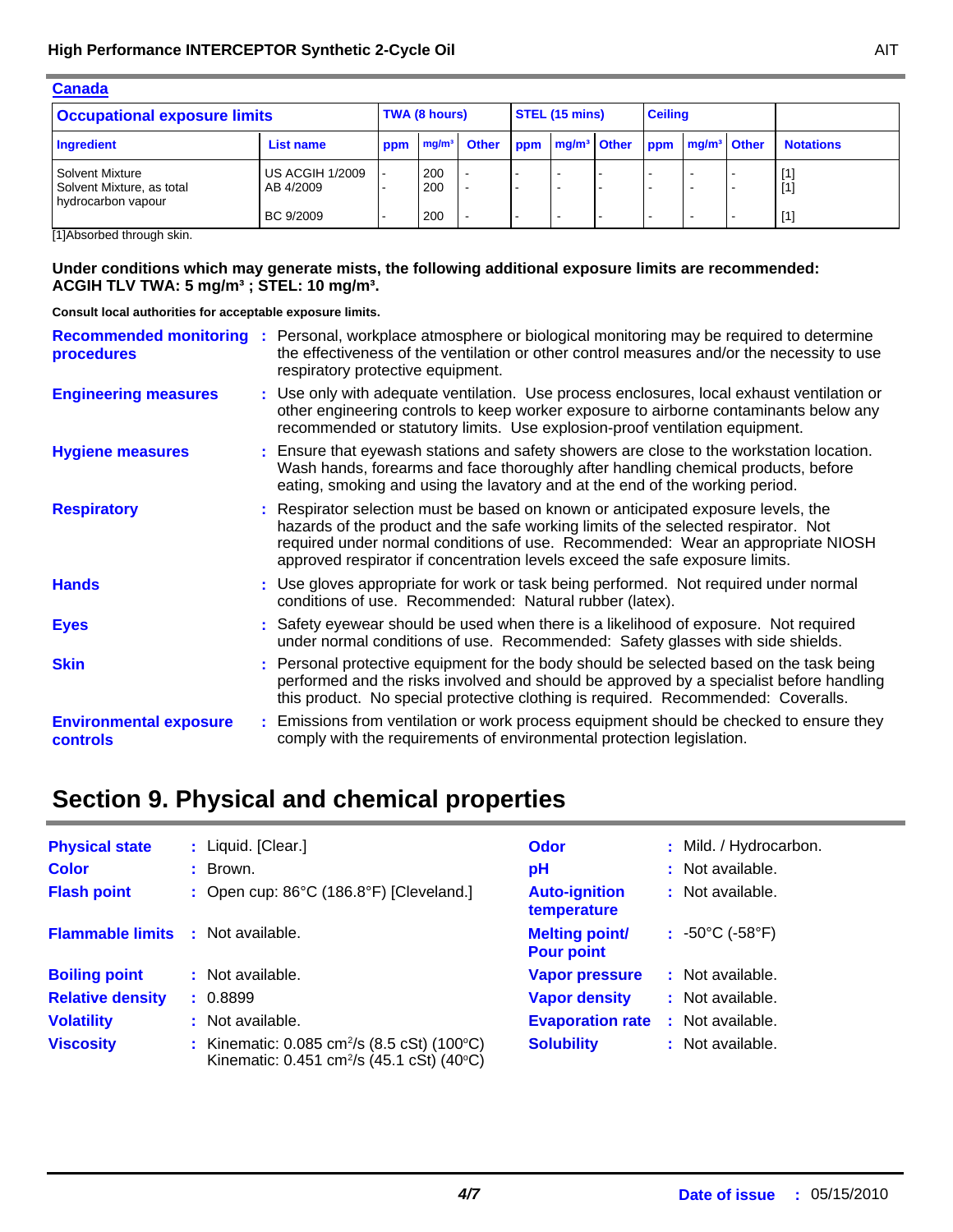### **Section 10. Stability and reactivity**

| <b>Chemical stability</b>                    | : The product is stable.                                                                                                                                                     |
|----------------------------------------------|------------------------------------------------------------------------------------------------------------------------------------------------------------------------------|
| <b>Conditions to avoid</b>                   | : Avoid all possible sources of ignition (spark or flame). Do not pressurize, cut, weld,<br>braze, solder, drill, grind or expose containers to heat or sources of ignition. |
| <b>Materials to avoid</b>                    | : Reactive or incompatible with the following materials: oxidizing materials.                                                                                                |
| <b>Hazardous decomposition</b><br>products   | : Under normal conditions of storage and use, hazardous decomposition products should<br>not be produced.                                                                    |
| <b>Possibility of hazardous</b><br>reactions | : Under normal conditions of storage and use, hazardous reactions will not occur.                                                                                            |
| <b>Hazardous polymerization</b>              | : Under normal conditions of storage and use, hazardous polymerization will not occur.                                                                                       |

### **Section 11. Toxicological information**

| <b>Acute toxicity</b><br><b>Chronic toxicity</b> | No specific data. |             |            |              |            |             |  |  |
|--------------------------------------------------|-------------------|-------------|------------|--------------|------------|-------------|--|--|
| <b>Classification</b>                            |                   |             |            |              |            |             |  |  |
| <b>Product/ingredient name</b>                   | <b>ACGIH</b>      | <b>IARC</b> | <b>EPA</b> | <b>NIOSH</b> | <b>NTP</b> | <b>OSHA</b> |  |  |
| <b>Solvent Mixture</b>                           | A3                |             |            |              |            |             |  |  |

### **Section 12. Ecological information**

| <b>Environmental effects</b><br><b>Aquatic ecotoxicity</b> | : Not established                |                                                 |  |
|------------------------------------------------------------|----------------------------------|-------------------------------------------------|--|
| <b>Product/ingredient name</b>                             | <b>Result</b>                    | <b>Species</b>                                  |  |
| Solvent Mixture                                            | Acute LC50 2200 ug/L Fresh water | Fish - Lepomis macrochirus - 35 to 75 mm 4 days |  |

## **Section 13. Disposal considerations**

### **Waste disposal**

The generation of waste should be avoided or minimized wherever possible. This **:** material and its container must be disposed of in a safe way. Avoid dispersal of spilled material and runoff and contact with soil, waterways, drains and sewers. Empty containers or liners may retain some product residues. Dispose of surplus and nonrecyclable products via a licensed waste disposal contractor.

**Disposal should be in accordance with applicable regional, national and local laws and regulations.**

**Refer to Section 7: HANDLING AND STORAGE and Section 8: EXPOSURE CONTROLS/PERSONAL PROTECTION for additional handling information and protection of employees.**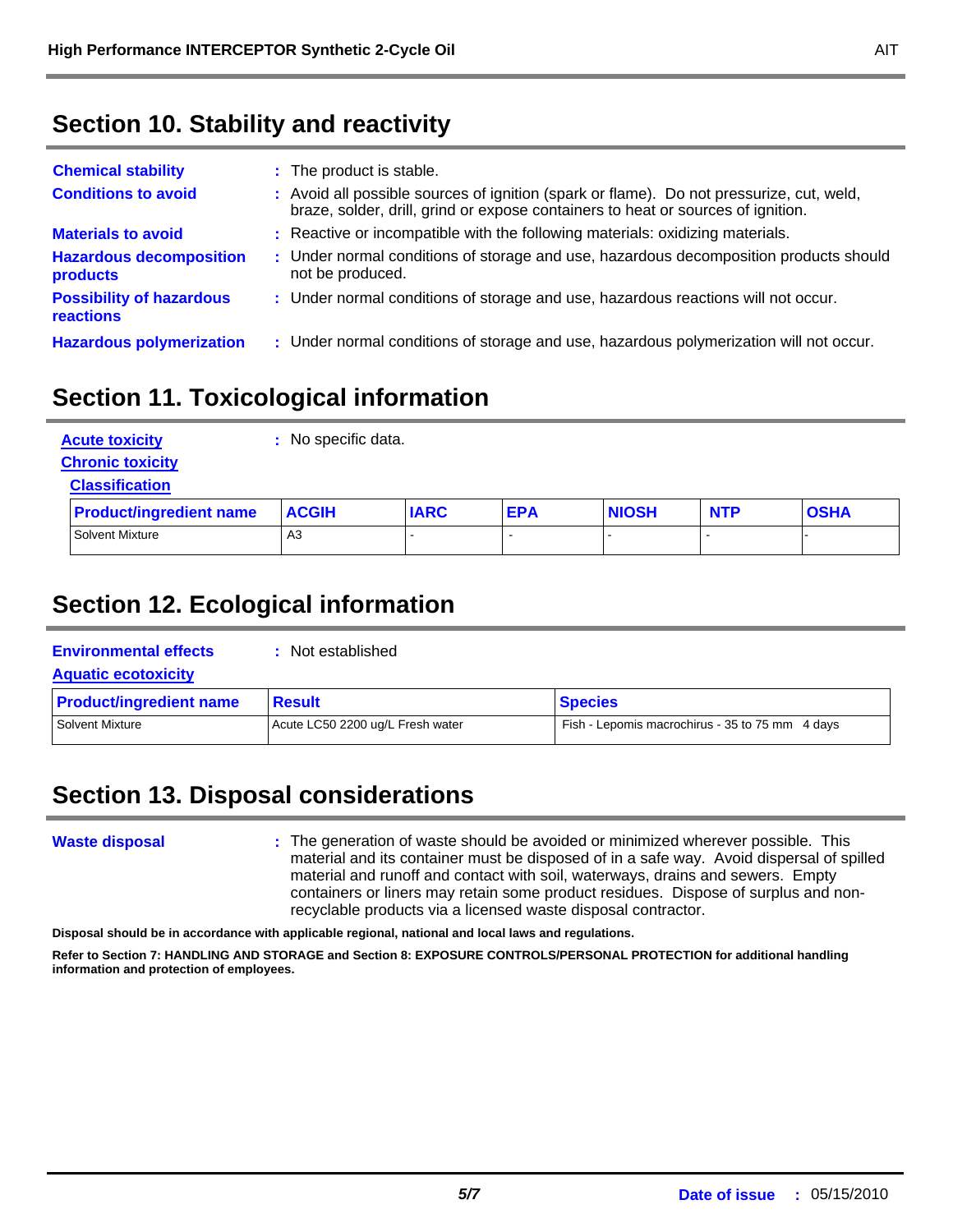|  |  |  | <b>Section 14. Transport information</b> |
|--|--|--|------------------------------------------|
|--|--|--|------------------------------------------|

| <b>Regulatory</b><br>information | UN number      | <b>Proper shipping</b><br>name                   | <b>Classes</b> | PG* | Label | <b>Additional</b><br>information |
|----------------------------------|----------------|--------------------------------------------------|----------------|-----|-------|----------------------------------|
| <b>DOT Classification</b>        | NA1993         | COMBUSTIBLE LIQUID,<br>N.O.S. (Solvent Mixture)  | 3              | Ш   |       |                                  |
| <b>TDG Classification</b>        | Not regulated. |                                                  |                |     |       |                                  |
| <b>IMDG Class</b>                | Not regulated. |                                                  |                |     |       |                                  |
| <b>IATA-DGR Class</b>            | Not regulated. |                                                  |                |     |       |                                  |
| PG <sup>*</sup> : Packing group  |                | Exemption to the above classification may apply. |                |     |       | <b>AERG</b> : 128                |

# **Section 15. Regulatory information**

| <b>United States</b>            |                                                                                                                                                                                                                                                                                                                                                                                                              |
|---------------------------------|--------------------------------------------------------------------------------------------------------------------------------------------------------------------------------------------------------------------------------------------------------------------------------------------------------------------------------------------------------------------------------------------------------------|
| <b>HCS Classification</b>       | : Combustible liquid<br>Irritating material                                                                                                                                                                                                                                                                                                                                                                  |
| <b>U.S. Federal regulations</b> | : United States inventory (TSCA 8b): Not determined.                                                                                                                                                                                                                                                                                                                                                         |
|                                 | SARA 302/304/311/312 extremely hazardous substances: No products were found.<br>SARA 302/304 emergency planning and notification: No products were found.<br>SARA 302/304/311/312 hazardous chemicals: Solvent Mixture<br>SARA 311/312 MSDS distribution - chemical inventory - hazard identification:<br>Solvent Mixture: Delayed (chronic) health hazard                                                   |
|                                 | Clean Water Act (CWA) 307: No products were found.                                                                                                                                                                                                                                                                                                                                                           |
|                                 | Clean Water Act (CWA) 311: No products were found.                                                                                                                                                                                                                                                                                                                                                           |
|                                 | Clean Air Act (CAA) 112 accidental release prevention: No products were found.                                                                                                                                                                                                                                                                                                                               |
|                                 | Clean Air Act (CAA) 112 regulated flammable substances: No products were found.                                                                                                                                                                                                                                                                                                                              |
|                                 | Clean Air Act (CAA) 112 regulated toxic substances: No products were found.                                                                                                                                                                                                                                                                                                                                  |
| <b>State regulations</b>        |                                                                                                                                                                                                                                                                                                                                                                                                              |
| <b>Massachusetts</b>            | : None of the components are listed.                                                                                                                                                                                                                                                                                                                                                                         |
| <b>New York</b>                 | : None of the components are listed.                                                                                                                                                                                                                                                                                                                                                                         |
| <b>New Jersey</b>               | : None of the components are listed.                                                                                                                                                                                                                                                                                                                                                                         |
| <b>Pennsylvania</b>             | : None of the components are listed.                                                                                                                                                                                                                                                                                                                                                                         |
| <b>California Prop. 65</b>      |                                                                                                                                                                                                                                                                                                                                                                                                              |
| No products were found.         |                                                                                                                                                                                                                                                                                                                                                                                                              |
| <b>Canada</b>                   |                                                                                                                                                                                                                                                                                                                                                                                                              |
| <b>WHMIS (Canada)</b>           | : Class B-3: Combustible liquid with a flash point between $37.8^{\circ}$ C (100 $^{\circ}$ F) and 93.3 $^{\circ}$ C<br>$(200^{\circ}F)$ .<br>Class D-2B: Material causing other toxic effects (Toxic).                                                                                                                                                                                                      |
| <b>Canadian lists</b>           | : CEPA Toxic substances: None of the components are listed.<br>Canadian ARET: None of the components are listed.<br><b>Canadian NPRI:</b> The following components are listed: Solvent Mixture<br>Alberta Designated Substances: None of the components are listed.<br>Ontario Designated Substances: None of the components are listed.<br>Quebec Designated Substances: None of the components are listed. |